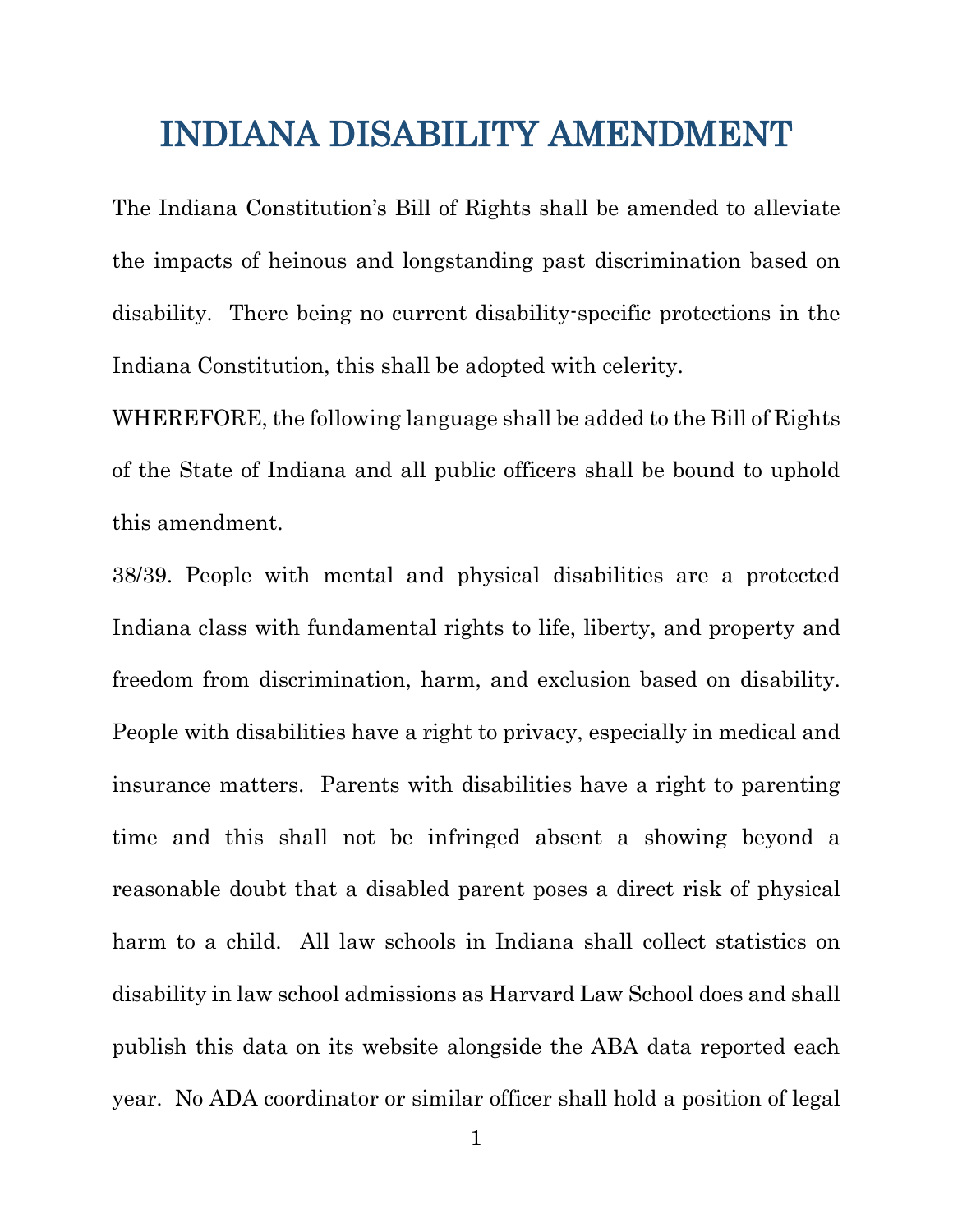counsel for the same agency or office. No ADA coordinator has any power to retaliate against an ADA complaint to that officer or that office. Use of the word "frivolous" by a judge or justice to disparage any disability lawsuit shall be a criminal offense and the judge shall be punished accordingly for the offense, which shall also be an ethical violation. These rights have not had adequate protection in the past. No state officer or employee, including legislators and judges and justices and statewide office holders or any local government officer or entity shall discriminate based on disability and all discrimination based on past interpretations of the Indiana Constitution are hereby utterly void. No judge or justice shall implement any rule or decision that harms a person with disabilities in any fashion. No judge or justice shall take any action to punish a disabled lawyer or prevent them from practicing law and all cases brought to defend any asserted disability rights shall be immune from being labeled "frivolous" or punished as such. Attorney Andrew U. D. Straw is hereby completely exonerated of all attorney discipline. Indiana recognizes his civil rights work for people with disabilities and his past work and efforts in this area are hereby deemed wholly worthy of praise by the People of Indiana. He shall henceforth have the